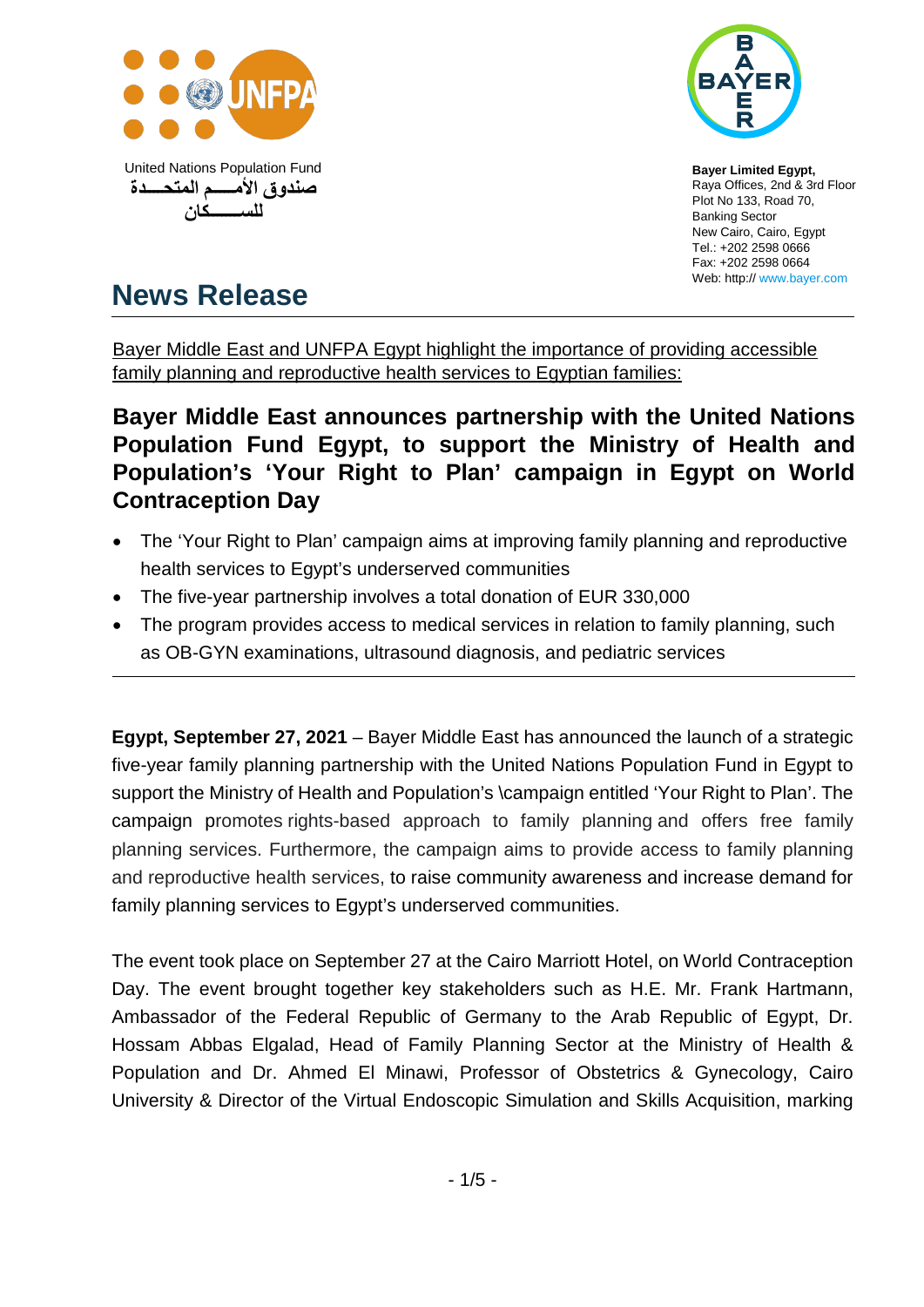the commencement of the five-year strategic partnership between Bayer Middle East and the UNFPA Egypt.

The 'Your Right to Plan' campaign is a comprehensive program developed by the Ministry of Health Family Planning Sector, in collaboration with UNFPA and previously supported by the European Union in Egypt, to provide resources to underserved communities concerning reproductive health and FP services in Egypt. Bayer Middle East has pledged to co-fund the program with a total donation of EUR 330,000, with EUR 50,000 to be given in 2021 and EUR 70,000 each year from 2022 until 2025.

Egypt's population has reached 102,170,000 people, with one birth happening every 14 seconds - the eighth highest birth rate in the world. That is four births a minute, or 255 births every hour, or 6,000 births a day. Without any further targeted interventions, the population can rise to to 160 million by 2050, against the current trend as per CAPMAS latest report. As Egypt witnesses this very rapid growth in its population, immense pressure on the domestic economy and healthcare system could occur.

For 50 years now, Bayer has been working with a network of public and private partners to enable women and girls to assert their right to self-determined family planning worldwide. Family Planning is an important step toward breaking the cycle of poverty – both for women and their families and for the countries where they live lies at the heart of sustainable development. Improving people's quality of life, investing in education, securing resources for the entire population, protecting the environment, can be achieved through a targeted and dynamic FP initiative.

Through this joint effort, UNFPA and Bayer aim to reach a total of 200,000 women with modern contraceptives as well as 300,000 women with access to essential educational reproductive health awareness messages and services. The campaign will support target groups by providing access to vital reproductive health services such as OB-GYN examinations, ultrasound diagnosis, antenatal care, and pediatric and newborn services. Community-based distribution campaigns via mobile clinics will be held to increase access and use of FP services, particularly in the under-served rural areas.

Another main activity of the campaign includes holding awareness-raising seminars for women of reproductive age in Egypt, to emphasize the importance of FP and benefits of small families. This will target their spouses, to ensure male engagement and support to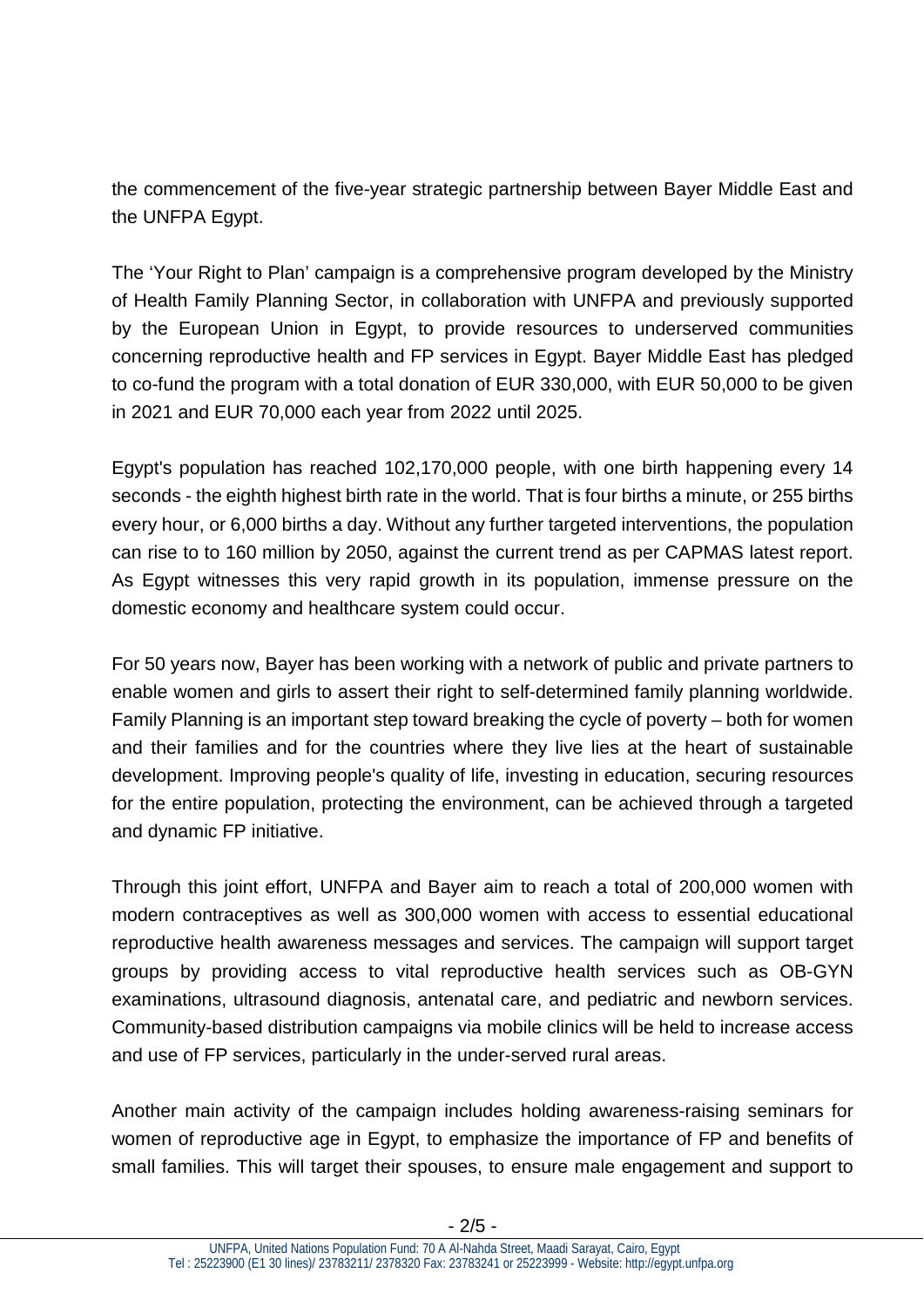family planning, as well as mothers in law and mothers, who are believed to influence the FP behavior of married couples in Egypt.

Commenting on the strategic partnership, **Frederika Meijer, Country Representative UNFPA Egypt Country Office,** said, "Our partnership with Bayer Middle East is directed to the "Your Right to Plan" campaign. The contribution aims at reaching underserved areas, Access to FP services is central to achieving gender equality. When women and couples have the information and services to plan whether and when they want to have children, then a woman's autonomy within the household is increased, her likelihood of staying in the workforce is increased and her overall earnings are improved. This strengthens both her economic security and well-being and that of her family. This initiative will therefore greatly contribute to the Governments' aim to stabilize population growth with Egypt's economy. It focusses on those who are most difficult to reach and is in line with UNFPA's strategic vision of reaching ZERO unmet need for family Planning."

**Samer Lezzaiq, Managing Director and Commercial Area Head Pharmaceuticals Division – Egypt,** added, "We are constantly working to fulfill our vision here at Bayer, which is 'Health for All, Hunger for None'. We are very pleased to join forces with capable UN Organisations such as the UNFPA who share our values and materialize this aim as we all work on promoting access to health resources and services, raising standards, and supporting reproductive health awareness in our core communities, one of which is Egypt."

"This campaign in particular supports our sustainability targets to provide 100 million women in underserved communities with access to modern contraception which is in syncronization with the United Nation's Sustainable Development Goals 3 on Good health and Well being. Moreover, our engagement is fully in line with Bayer's strategic charitable giving approach aimed at long-term change and societal progress," stated **Sami Joost, Head of Communications / Public Affairs, Science & Sustainability (PASS) – Middle East**.

#### **###**

#### **About Bayer**

Bayer is a global enterprise with core competencies in the life science fields of health care and nutrition. Its products and services are designed to help people and planet thrive by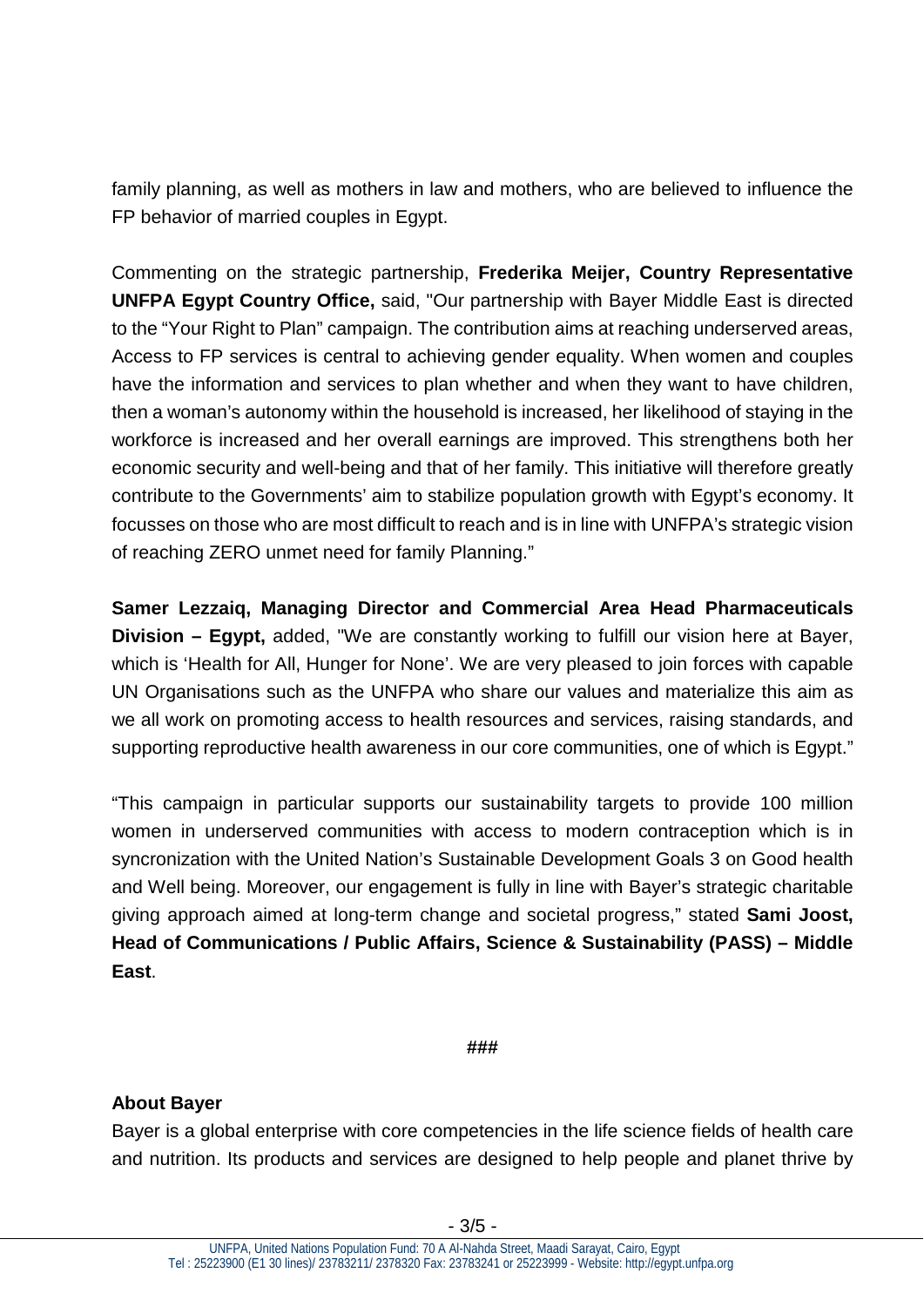supporting efforts to master the major challenges presented by a growing and aging global population. Bayer is committed to drive sustainable development and generate a positive impact with its businesses. At the same time, the Group aims to increase its earning power and create value through innovation and growth. The Bayer brand stands for trust, reliability and quality throughout the world. In fiscal 2020, the Group employed around 100,000 people and had sales of 41.4 billion euros. R&D expenses before special items amounted to 4.9 billion euros. For more information, go to [www.bayer.com.](http://www.bayer.com/)

### **About UNFPA**

UNFPA is the lead UN agency for delivering a world where every pregnancy is wanted, every childbirth is safe and every young person's potential is fulfilled.

UNFPA started working in 1969 and now works in more than 150 countries, which are home to more than 80 percent of the world population. Its main aim is to ensure reproductive rights for all, leaving no one behind and targets the furthest behind first. Ensuring that women and young people are able to access high-quality reproductive health services, including voluntary FP, so that they can make informed and voluntary choices about their reproductive lives.

The UNFPA strategic plan, 2022-2025, was just approved in the Executive board meeting of UNFPA, UNDP and UNOPS second regular session 2021. The strategic plan focuses on acceleration progress towards the achievement of the three transformative results: (a) ending unmet need for FP and modern contraceptives; (b) ending preventable maternal deaths; and (c) ending gender-based violence and harmful practices, such as child marriage and female genital mutilation.

The current progress towards these results is not enough to achieve them by 2030. Acceleration is needed. Yet doing business as usual will not generate the needed acceleration. Hence, new ways of doing business must be adopted to adapt to the rapidly changing environment and leverage emerging opportunities to pursue solutions that lead to sustainable development while leaving no one behind.